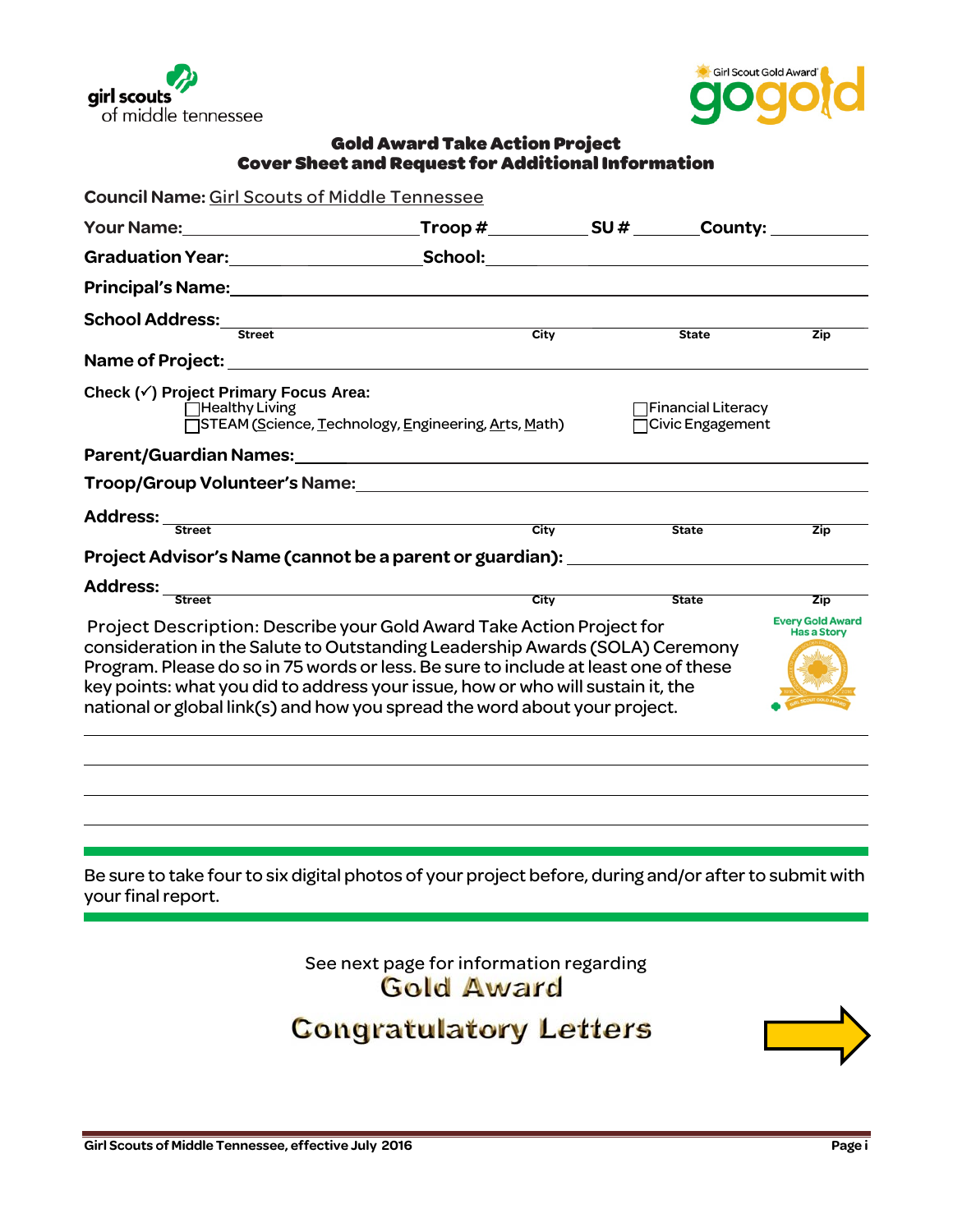| <b>The Girl Scout</b><br><b>Gold Award</b><br>Celebrating 100 Years<br>of Changing the World!<br><b>NATIONAL CONTACTS:</b> | On your behalf, Girl Scouts of Middle Tennessee will request<br>congratulatory letters from elected officials (including the President<br>and Vice-President of the United States), members of the USA<br>Congress as well as state and local government in addition to a number<br>of other agencies. These letters will be given to you when you check in<br>to the annual council sponsored presentation ceremony, (SOLA).<br>Please provide the names and address of your elected officials on the<br>next page to help expedite these requests. |                      |                                |            |
|----------------------------------------------------------------------------------------------------------------------------|------------------------------------------------------------------------------------------------------------------------------------------------------------------------------------------------------------------------------------------------------------------------------------------------------------------------------------------------------------------------------------------------------------------------------------------------------------------------------------------------------------------------------------------------------|----------------------|--------------------------------|------------|
|                                                                                                                            | US Senator's Name: The contract of the contract of the contract of the contract of the contract of the contract of the contract of the contract of the contract of the contract of the contract of the contract of the contrac                                                                                                                                                                                                                                                                                                                       |                      |                                |            |
| <b>Office Address:</b><br><b>Street</b>                                                                                    |                                                                                                                                                                                                                                                                                                                                                                                                                                                                                                                                                      | $\overline{C}$ ity   | <b>State</b>                   | Zip        |
|                                                                                                                            |                                                                                                                                                                                                                                                                                                                                                                                                                                                                                                                                                      |                      |                                |            |
|                                                                                                                            | US House Representative's Name: Name and National Assembly Controller and National Assembly                                                                                                                                                                                                                                                                                                                                                                                                                                                          |                      |                                |            |
| <b>Office Address:</b>                                                                                                     | <u> 1989 - Johann Barn, mars ann an t-Amhain an t-Amhain an t-Amhain an t-Amhain an t-Amhain an t-Amhain an t-Amh</u>                                                                                                                                                                                                                                                                                                                                                                                                                                |                      |                                |            |
| <b>Street</b>                                                                                                              |                                                                                                                                                                                                                                                                                                                                                                                                                                                                                                                                                      | City                 | <b>State</b>                   | Zip        |
| <b>STATE CONTACTS:</b>                                                                                                     |                                                                                                                                                                                                                                                                                                                                                                                                                                                                                                                                                      |                      |                                |            |
|                                                                                                                            | State Senator's Name: The Contract of State Senator's Name:                                                                                                                                                                                                                                                                                                                                                                                                                                                                                          |                      |                                |            |
|                                                                                                                            |                                                                                                                                                                                                                                                                                                                                                                                                                                                                                                                                                      |                      |                                |            |
| <b>Office Address:</b><br><b>Street</b>                                                                                    |                                                                                                                                                                                                                                                                                                                                                                                                                                                                                                                                                      | City                 | <b>State</b>                   | Zip        |
| <b>Office Address:</b><br><b>Street</b>                                                                                    | State Representative's Name: The contract of the state of the state of the state of the state of the state of the state of the state of the state of the state of the state of the state of the state of the state of the stat                                                                                                                                                                                                                                                                                                                       | City                 | <b>State</b>                   | Zip        |
|                                                                                                                            |                                                                                                                                                                                                                                                                                                                                                                                                                                                                                                                                                      |                      |                                |            |
| <b>LOCAL CONTACTS:</b>                                                                                                     |                                                                                                                                                                                                                                                                                                                                                                                                                                                                                                                                                      |                      |                                |            |
| Mayor's Name: Name and South Allen Mayor's Name:                                                                           |                                                                                                                                                                                                                                                                                                                                                                                                                                                                                                                                                      |                      |                                |            |
| <b>Office Address:</b><br><b>Street</b>                                                                                    |                                                                                                                                                                                                                                                                                                                                                                                                                                                                                                                                                      | City                 | <b>State</b>                   | Zip        |
|                                                                                                                            |                                                                                                                                                                                                                                                                                                                                                                                                                                                                                                                                                      |                      |                                |            |
|                                                                                                                            | County Government Official's Name:<br><u>County Government Official's Name:</u>                                                                                                                                                                                                                                                                                                                                                                                                                                                                      |                      |                                |            |
| <b>Office Address:</b>                                                                                                     |                                                                                                                                                                                                                                                                                                                                                                                                                                                                                                                                                      |                      |                                |            |
| <b>Street</b>                                                                                                              |                                                                                                                                                                                                                                                                                                                                                                                                                                                                                                                                                      | City                 | <b>State</b>                   | <b>Zip</b> |
| <b>RETURN TO:</b><br>4522 Granny White Pike<br>Nashville, TN 37204<br>J.S. MAI                                             | <b>Girl Scouts of Middle Tennessee</b><br>Attention: Volunteer Resource Manager                                                                                                                                                                                                                                                                                                                                                                                                                                                                      | $^{\textregistered}$ | volunteerresources@gsmidtn.org |            |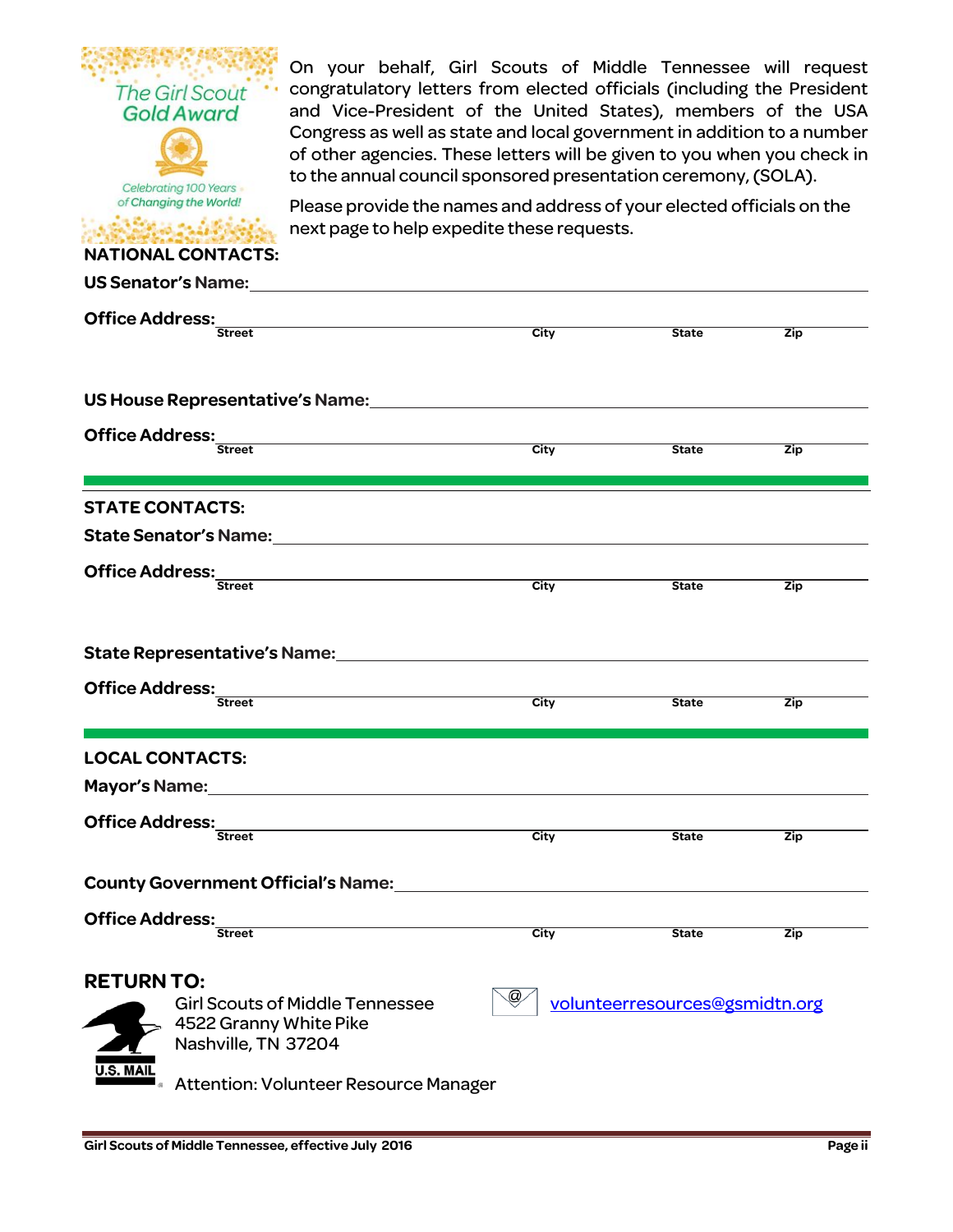

**Your Name:** 

### **Council Name:**

**Submit the original completed form to your council. Make copies for your Girl Scout Gold Award project advisor and you to keep.**

## **Contact Information**

|                                                                                                                |  | State: <u>Zip Code:</u> |
|----------------------------------------------------------------------------------------------------------------|--|-------------------------|
|                                                                                                                |  |                         |
| Age: Grade: Grade: School: Change Containers and Change Containers and Change Containers and Change Containers |  |                         |
| Troop/Group Number: ______________ Troop/Group Volunteer: _______________________                              |  |                         |
| Troop/Group Volunteer's Phone: Cambridge Mail: Campail: Campail: Campail: Campail: Campaign Mail: Campaign Mai |  |                         |
|                                                                                                                |  |                         |
|                                                                                                                |  |                         |
|                                                                                                                |  |                         |

## **Your Team**

**List the names of individuals and organizations that worked with you on your Take Action project.**

| <b>Team Members</b> | <b>Affiliation</b> | Role |
|---------------------|--------------------|------|
|                     |                    |      |
|                     |                    |      |
|                     |                    |      |
|                     |                    |      |
|                     |                    |      |
|                     |                    |      |
|                     |                    |      |
|                     |                    |      |

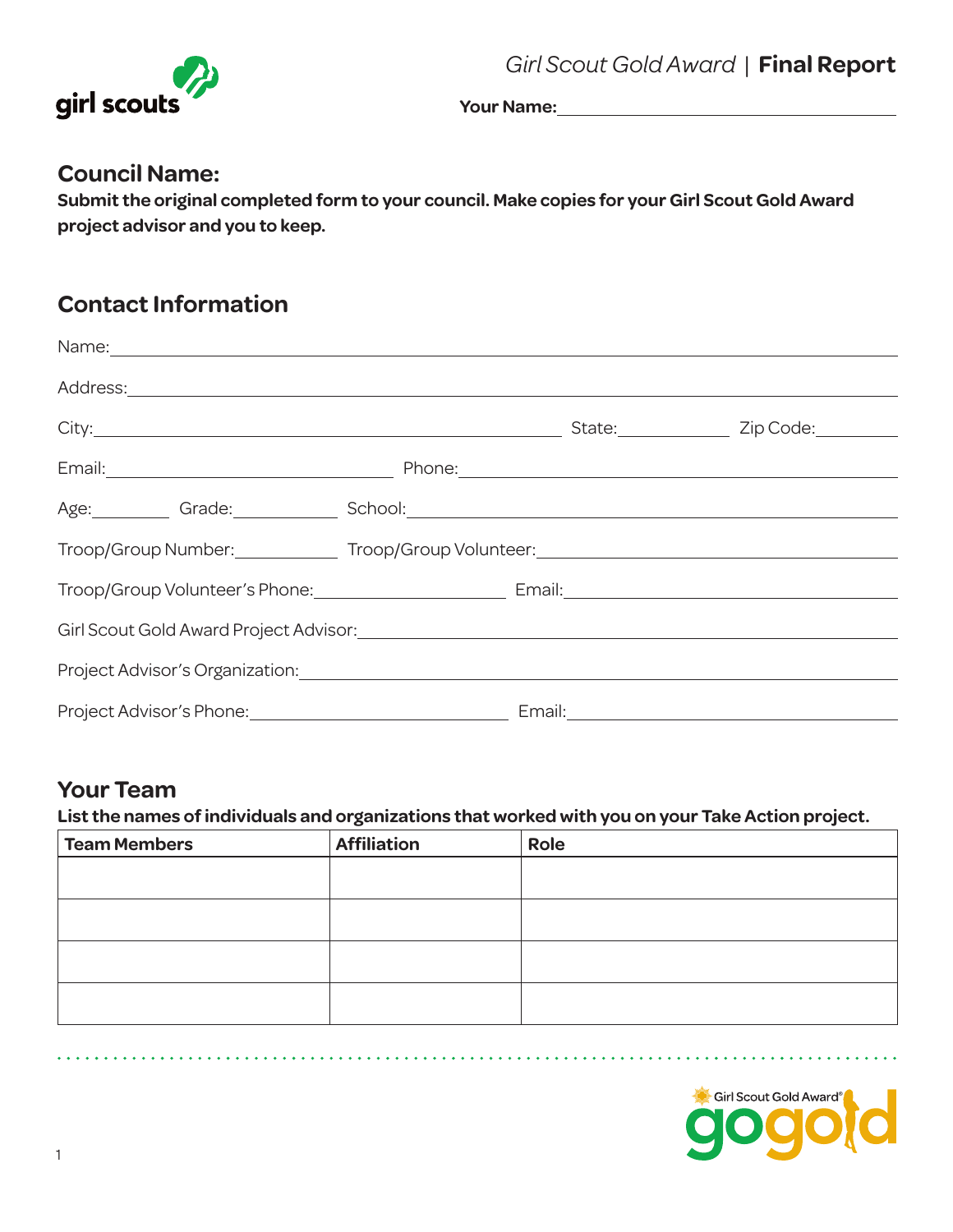

**Your Name:** 

## **Take Action Project**

| <b>Project Title:</b> |                         |        |
|-----------------------|-------------------------|--------|
| <b>Start Date:</b>    | <b>Completion Date:</b> | Hours: |

A. Describe the issue your project addressed, what impact you had hoped to make, and who benefitted.

B. What was the root cause of the issue? How did you address it?

C. How will your project be sustained beyond your involvement?

D. Explain the national and/or global link to your project.

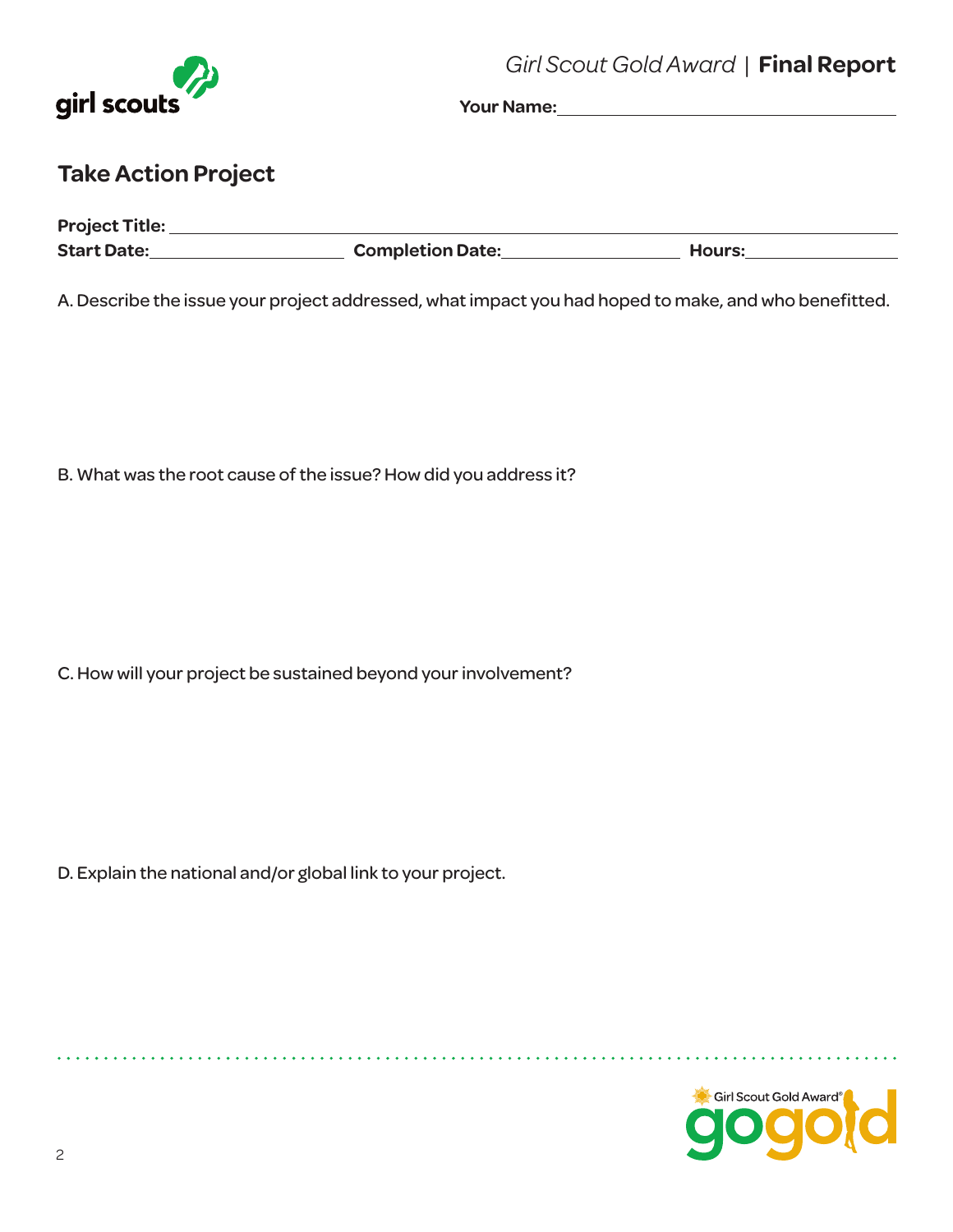*Girl Scout Gold Award* |**Final Report**



Your Name:

E. Describe any obstacles you encountered and what you did to overcome them.

F. Describe what steps you took to inspire others through sharing your project. (Website, blog, presentations, posters, videos, articles, and so on).

G. Describe what you learned from this project including leadership skills you developed. What did you learn about yourself as a result of this project?

H. What was the most successful aspect of your project?

I. What aspects of your project would you change or do differently if you could start over?

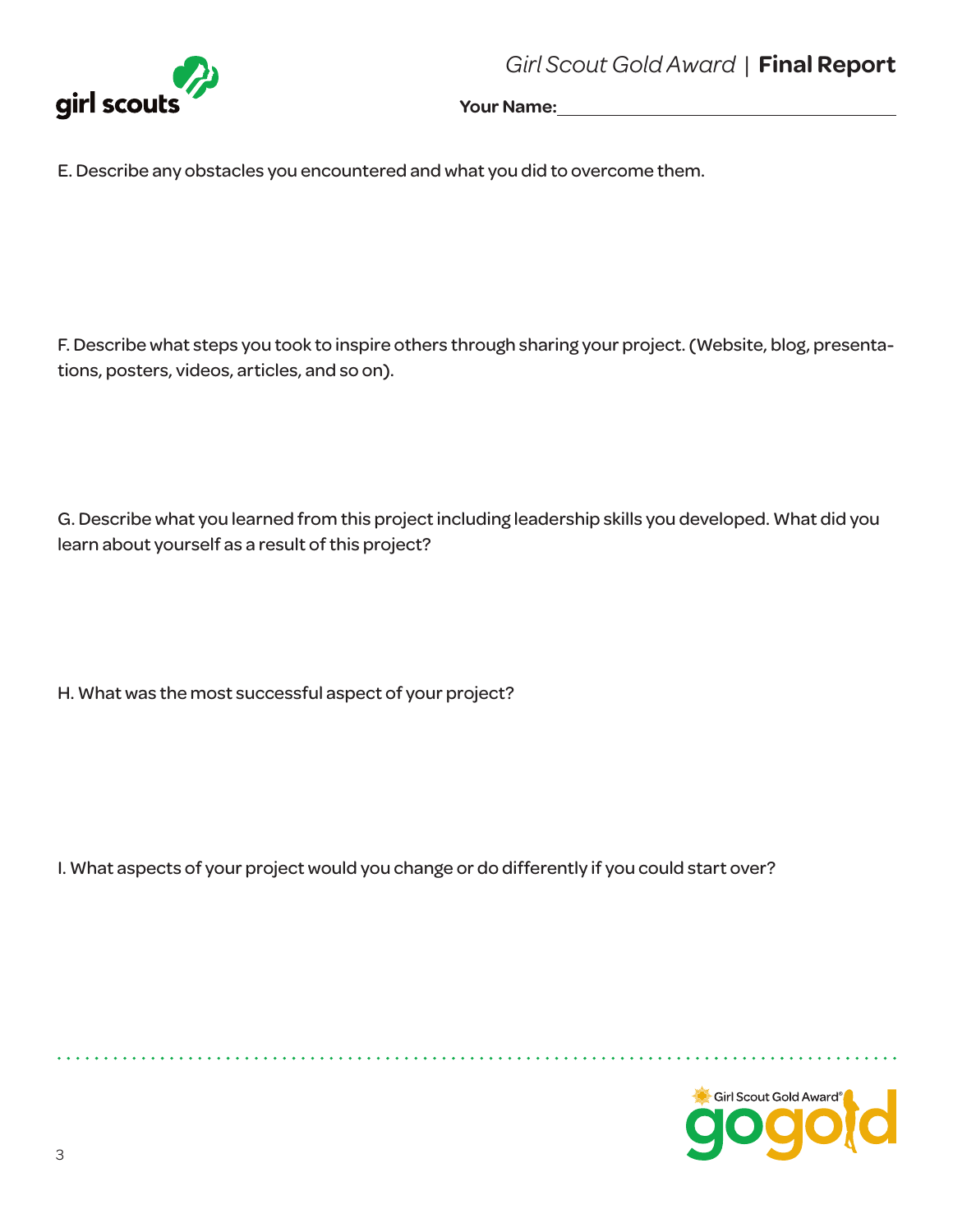



**Your Name:** 

# **Impact Chart**

Using the Impact Chart, describe the impact signs your project has had and will have on your community and your target audience.

| Impact On                                                                                                 | <b>Goals</b>                                                              | <b>Examples of Immediate Impact</b>                                                 | <b>Possible Future Impact</b>                                               |
|-----------------------------------------------------------------------------------------------------------|---------------------------------------------------------------------------|-------------------------------------------------------------------------------------|-----------------------------------------------------------------------------|
| Community                                                                                                 | What community issue was<br>addressed?                                    | What are concrete examples that you<br>made a difference?                           | What examples of the project im-<br>pact might you see in the future?       |
| <b>Target Audience</b><br>(workshop partici-<br>pants, other youth,<br>community mem-<br>bers, and so on) | What skills, knowledge, or<br>attitudes did your target<br>audience gain? | What examples demonstrate that the tar-<br>get audience gained skills or knowledge? | What would be examples of a<br>long-term impact on your target<br>audience? |

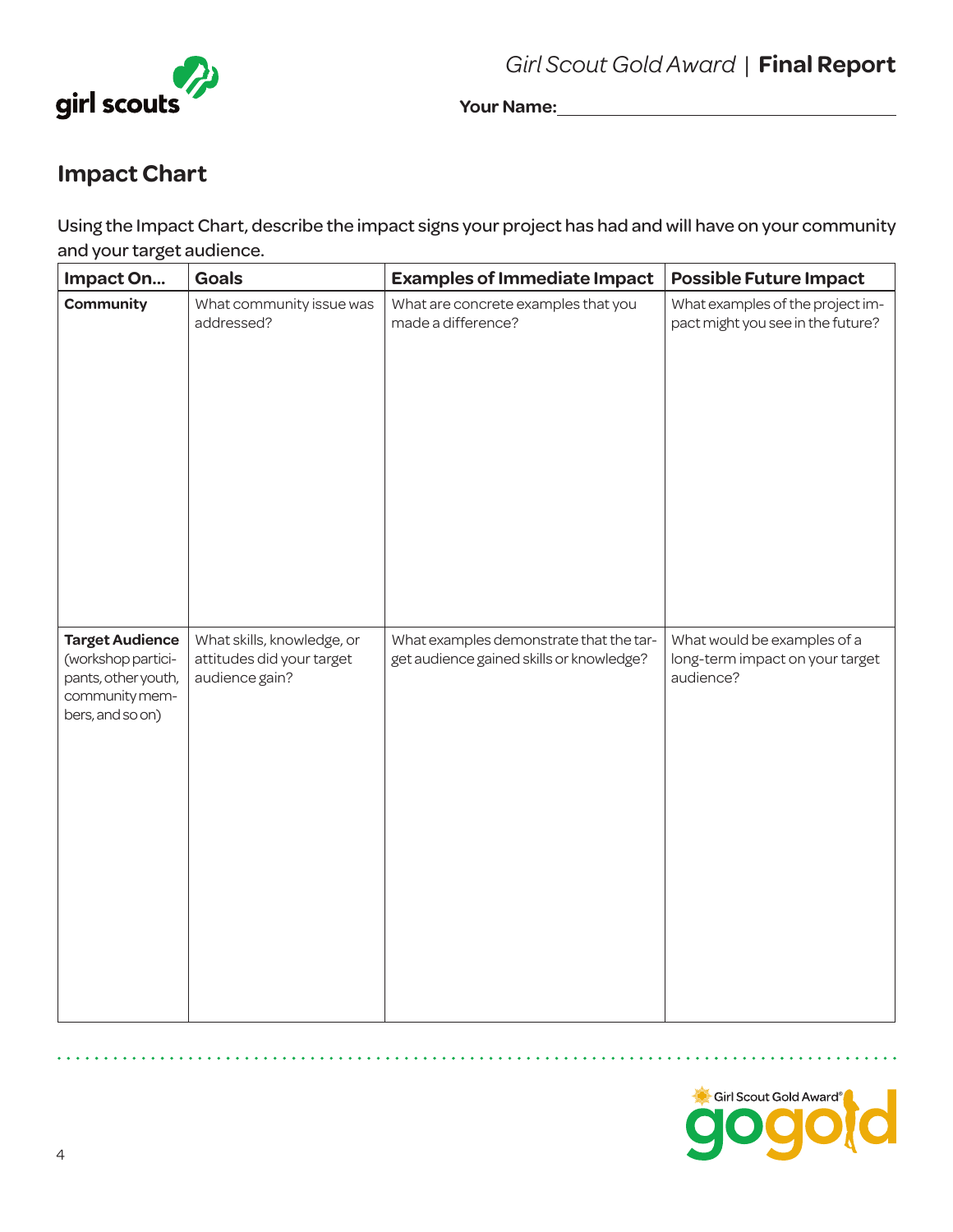



Your Name: <u>**William Science 1988**</u>

| Impact | <b>Goals</b>                                                                                                          | <b>Examples of Immediate Impact</b>                                                                                         |
|--------|-----------------------------------------------------------------------------------------------------------------------|-----------------------------------------------------------------------------------------------------------------------------|
| You    | Which of the 15 Girl Scout Leadership Outcomes* listed do<br>you think you were able to develop through this project? | Within each leadership key (Discover, Connect, and<br>Take Action), list one or two examples of your growth<br>as a leader. |
|        | <b>Discover:</b>                                                                                                      |                                                                                                                             |
|        | $\Box$ I will develop a stronger sense of self.                                                                       |                                                                                                                             |
|        | $\Box$ I will develop positive values.                                                                                |                                                                                                                             |
|        | I I will gain practical life skills.                                                                                  |                                                                                                                             |
|        | $\Box$ I will seek challenges in the world.                                                                           |                                                                                                                             |
|        | $\Box$ I will develop critical thinking.                                                                              |                                                                                                                             |
|        | <b>Connect:</b>                                                                                                       |                                                                                                                             |
|        | I will develop healthy relationships.                                                                                 |                                                                                                                             |
|        | $\Box$ I will promote cooperation and team building.                                                                  |                                                                                                                             |
|        | $\Box$ I will resolve conflicts.                                                                                      |                                                                                                                             |
|        | $\Box$ I will advance diversity in a multicultural world.                                                             |                                                                                                                             |
|        | $\Box$ I will feel more connected to my community,                                                                    |                                                                                                                             |
|        | locally and globally.                                                                                                 |                                                                                                                             |
|        | <b>Take Action:</b>                                                                                                   |                                                                                                                             |
|        | $\blacksquare$ I will identify community issues.                                                                      |                                                                                                                             |
|        | $\Box$ I will be a resourceful problem solver.                                                                        |                                                                                                                             |
|        | $\Box$ I will advocate for myself and others, locally and globally.                                                   |                                                                                                                             |
|        | $\Box$ I will educate and inspire others to act.                                                                      |                                                                                                                             |
|        | $\Box$ I will feel empowered to make a difference in the world.                                                       |                                                                                                                             |
|        |                                                                                                                       |                                                                                                                             |
|        |                                                                                                                       |                                                                                                                             |
|        |                                                                                                                       |                                                                                                                             |
|        |                                                                                                                       |                                                                                                                             |
|        |                                                                                                                       |                                                                                                                             |
|        |                                                                                                                       |                                                                                                                             |
|        |                                                                                                                       |                                                                                                                             |
|        |                                                                                                                       |                                                                                                                             |

\*Want more information on the Girl Scout Leadership Outcomes? Visitwww.girlscouts.org/research/publications/outcomes/transforming\_leadership.asp.

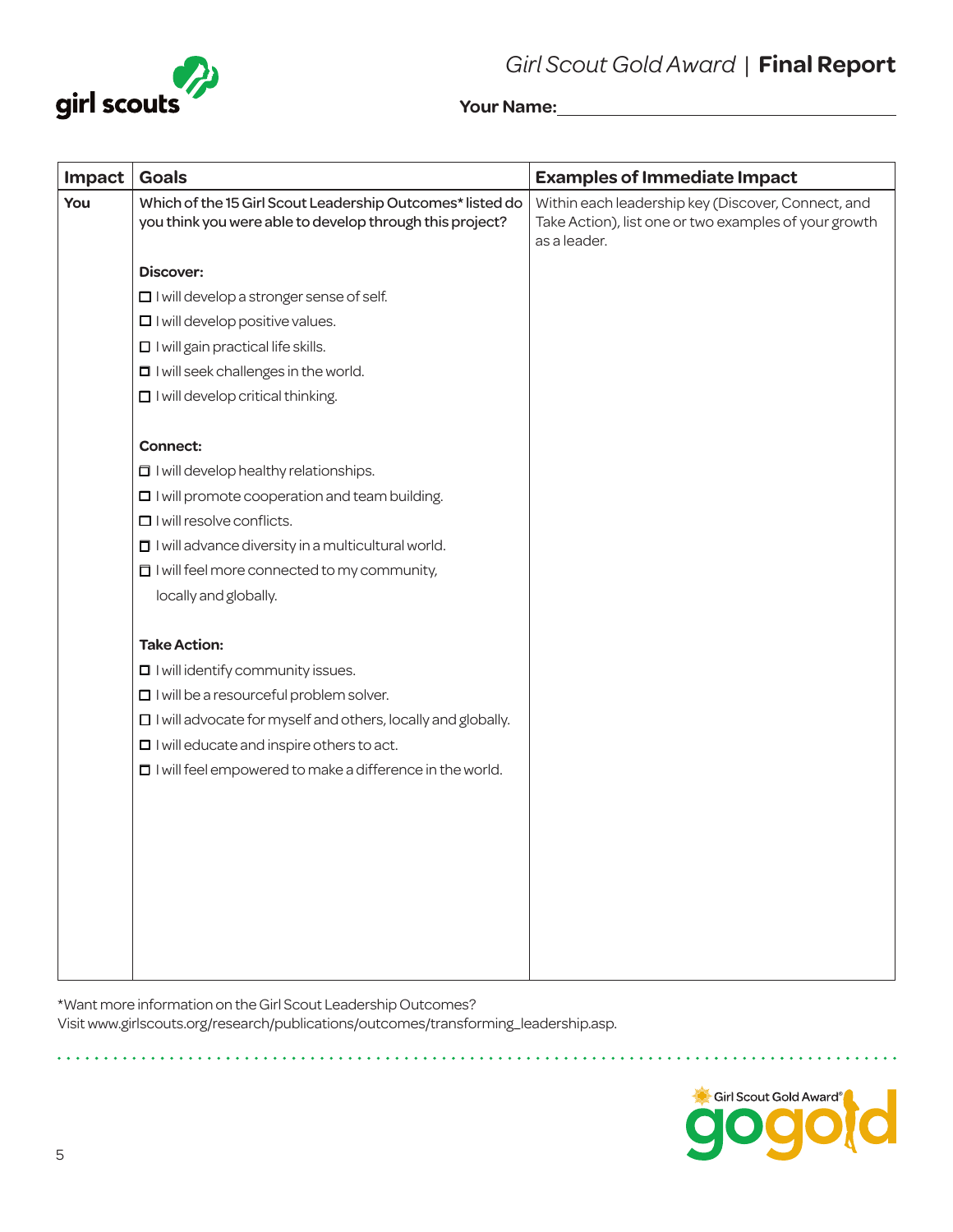*Girl Scout Gold Award* |**Final Report**



**Your Name:** 

# **Possible Future Impact**

How do you think your leadership skills will grow in the future because of this project?

| Date:                                                                                                                                                                                                                          |
|--------------------------------------------------------------------------------------------------------------------------------------------------------------------------------------------------------------------------------|
| Date: <u>______________</u>                                                                                                                                                                                                    |
| Date: the contract of the contract of the contract of the contract of the contract of the contract of the contract of the contract of the contract of the contract of the contract of the contract of the contract of the cont |
|                                                                                                                                                                                                                                |
| Girl Scout Gold Award®                                                                                                                                                                                                         |